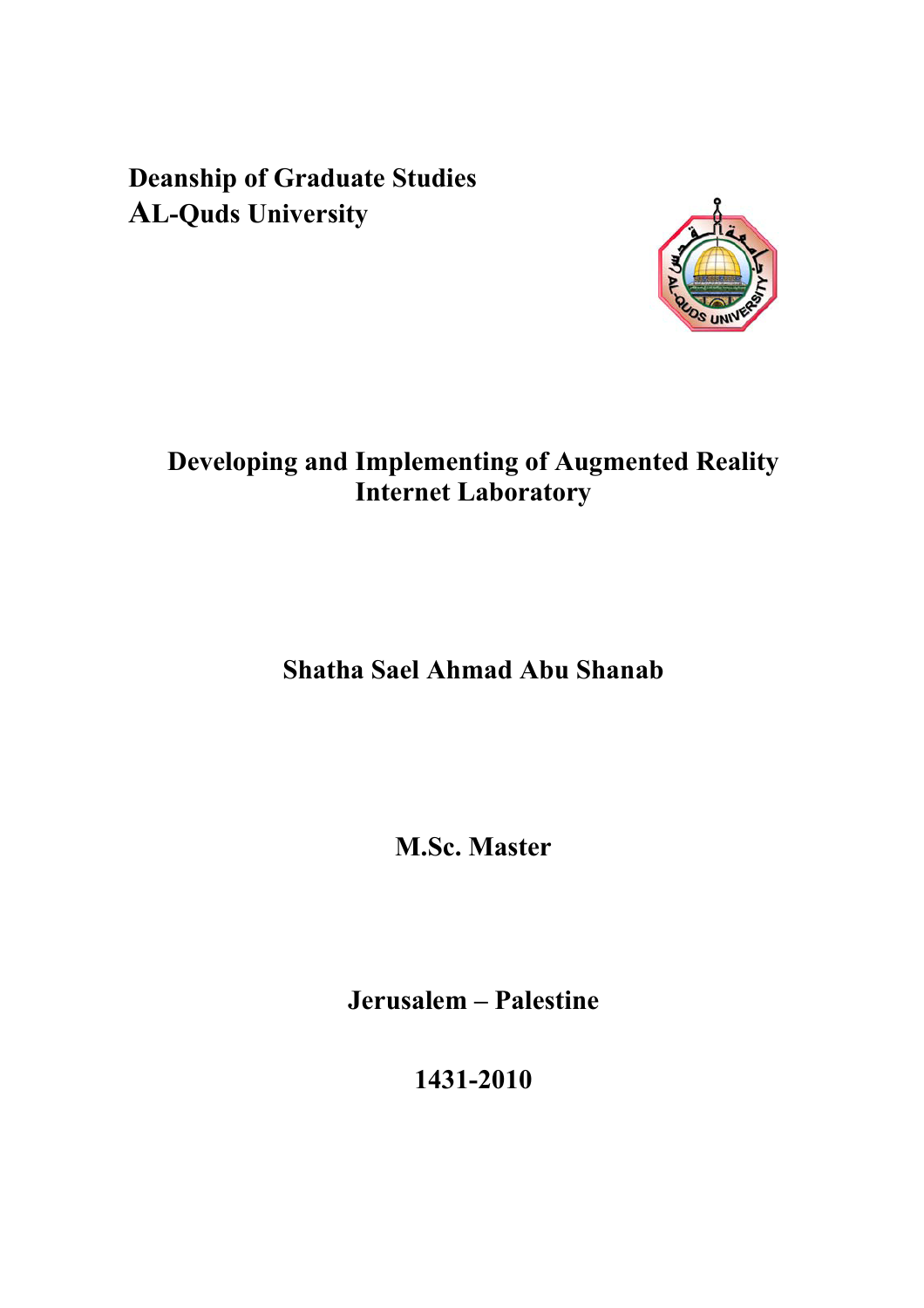## **Developing and Implementing of Augmented Reality Internet Laboratory**

## **Prepared By: Shatha Sael Ahmad Abu Shanab**

## **B.Sc. AnNajah National University / Palestine Supervisor: Dr. Salaheddin Odeh**

**A thesis submitted in partial fulfillment of requirement for the degree of master of computer and electronic engineering - Faculty of Engineering - Graduate Studies Al-Quds University** 

**1431-2010**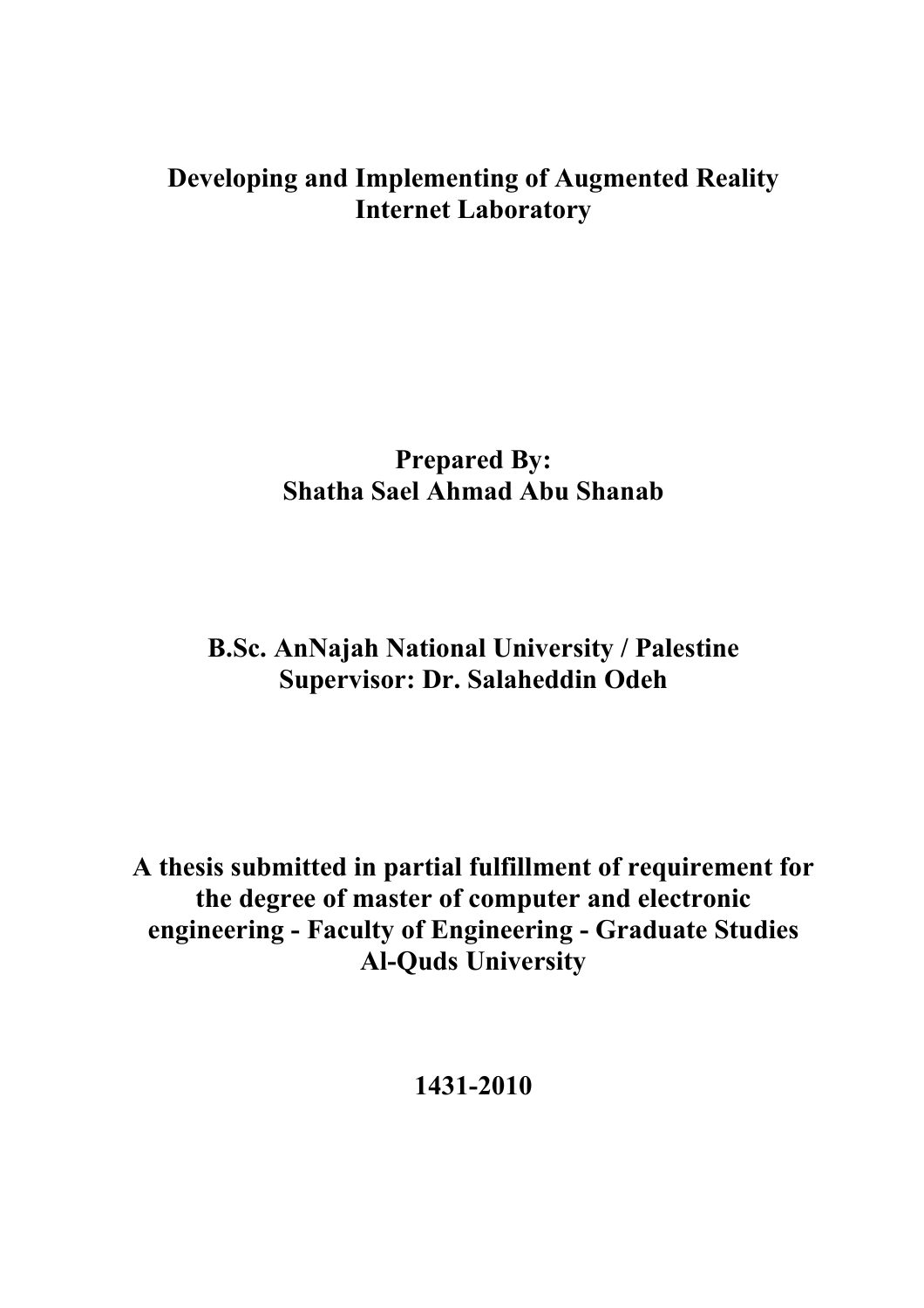**Al-Quds University Deanship of Graduate Studies Electronic and Computer Engineering Master Program** 



**Thesis Approval** 

### **Developing and Implementing of Augmented Reality Internet Laboratory**

**Prepared by: Shatha Sael Ahmad Abu Shanab Registration No: 20320068** 

**Supervisor: Dr. Salaheddin Odeh** 

**Master thesis submitted and accepted, date:** 30-6-2010 **The names and signatures of the examining committee members as follows:** 

**1. Head of committee: Dr. Salaheddin Odeh Signature**

**2. Internal examiner: Dr. Abdel-Karim Ayyad Signature**

**3. External examiner: Dr. Radwan Tahboub Signature**



**Jerusalem-Palestine** 

**1431-2010**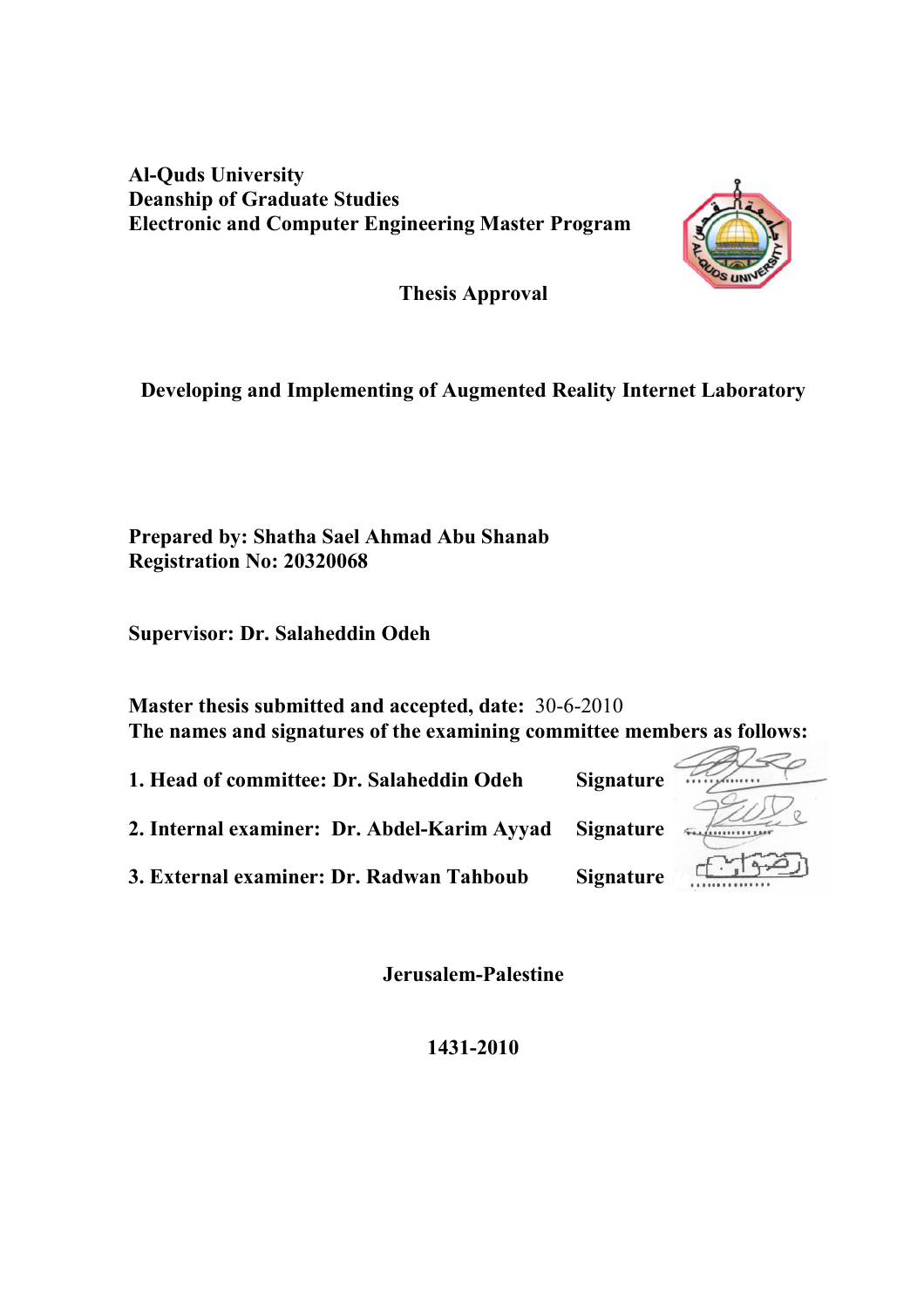# **Dedication**

*To my parents,to my family: Rami, Mira, Mohammad, and Yahya Hodrob, to my sisters, and my brothers. They taught me to always keep looking.* 

Shatha Sael Ahmad Abu Shanab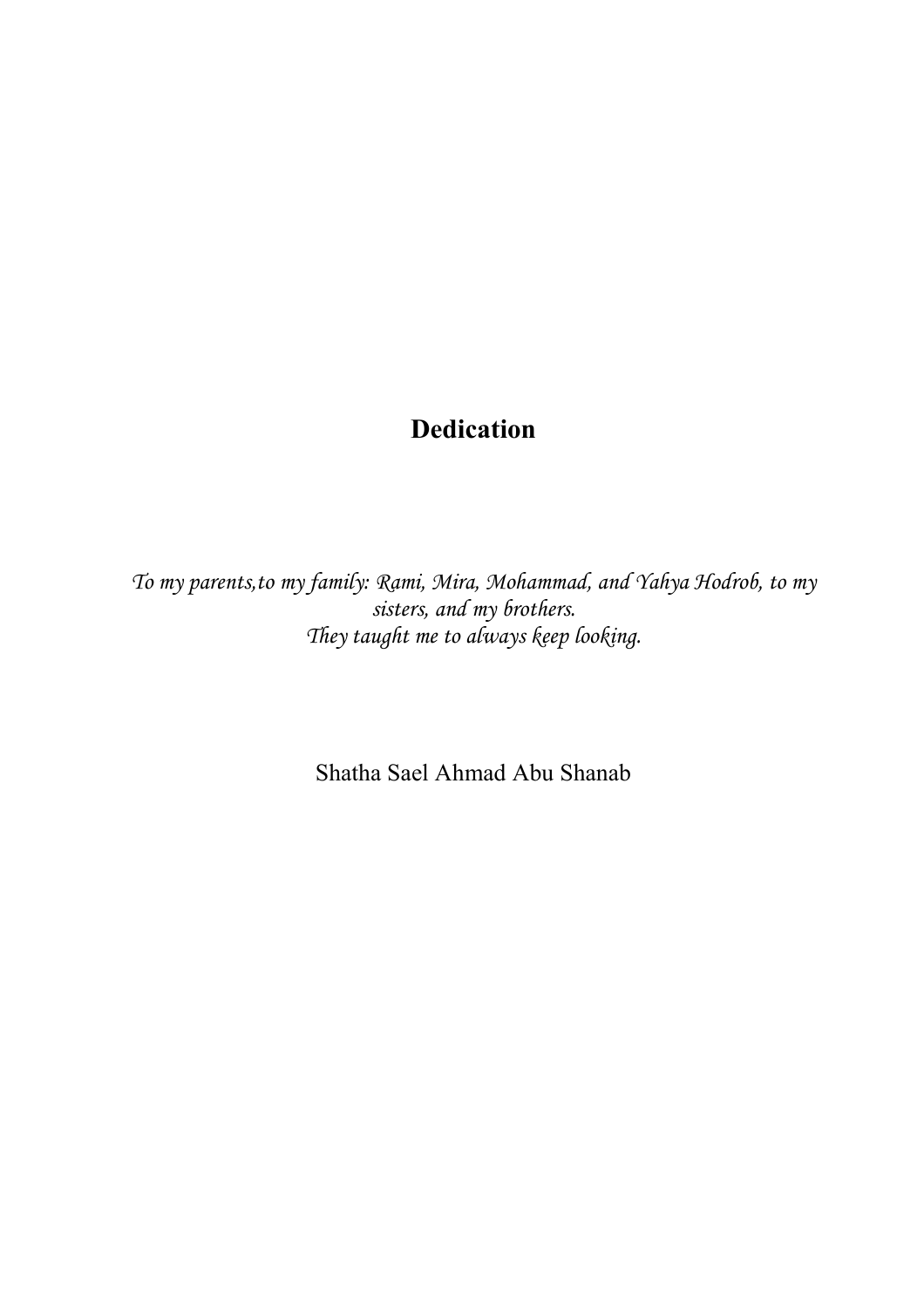## **Declaration:**

I certify that this thesis submitted for the degree of Master, is the result of my own research, except where otherwise acknowledged, and that this study (or any part of the same) has not been submitted for a higher degree to any other university or institution.

Signed:

توسنكم

Shatha Sael Ahmad Abu Shanab

Date: 30-6-2010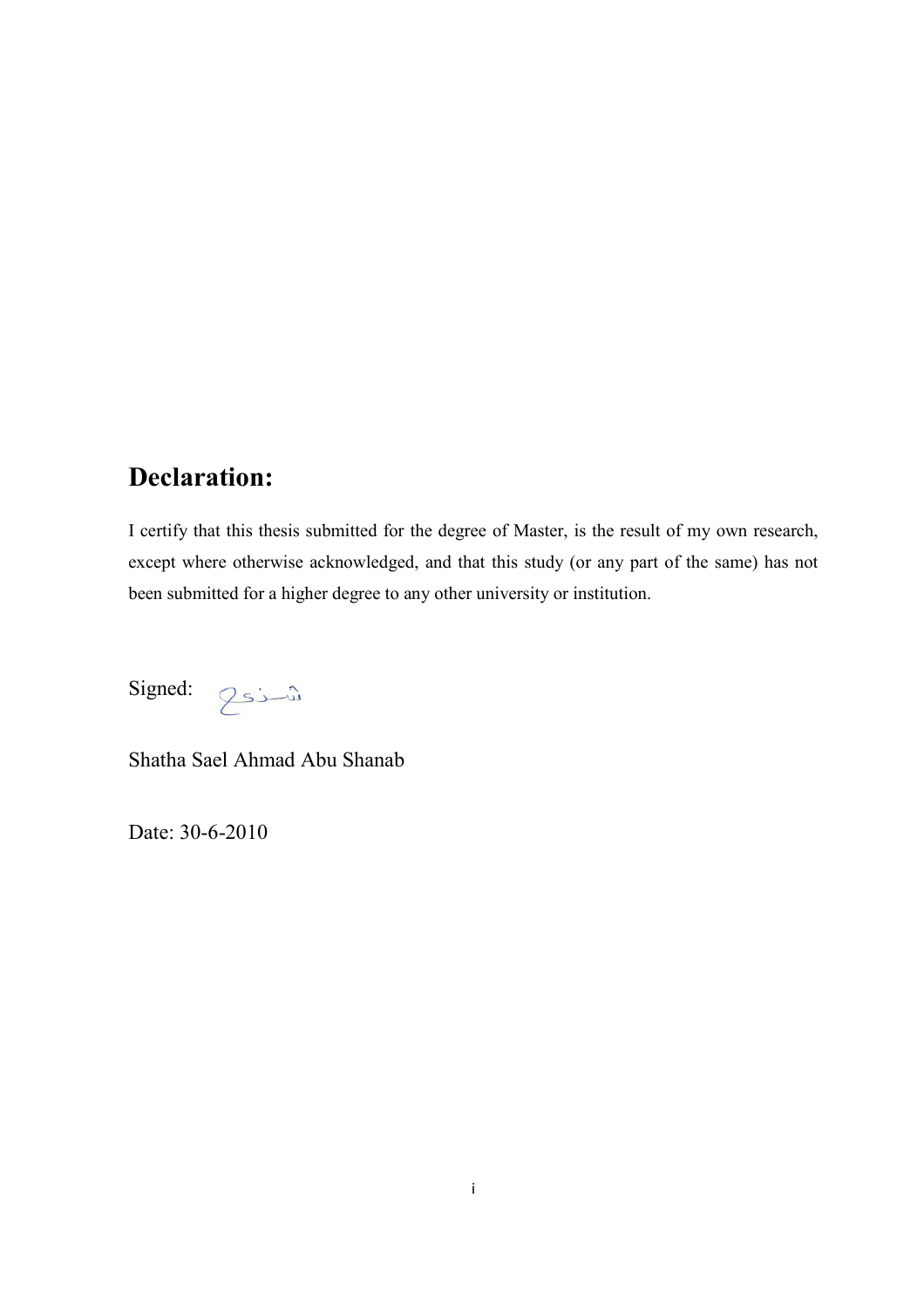#### **Acknowledgements**

I have sincere gratitude to my thesis advisor, Dr. Salaheddin Odeh, for his support and fruitful discussions during studying at Al-Quds University. It was a great opportunity for me to conduct the experiments. His ability to solve basic engineering problems and practical knowledge and guided me throughout my research activities.

I am thankful to my parents, Eng. Sael Abu Shanb and Mrs. Salma Abu Shanab and my husband Rami Hodrob for their immeasurable support throughout my life. Without their love, patience and support, I would have never come this far.

Thanks also to all staff members of the Department of Computer and Electronic Engineering / Graduate Studies / Al-Quds University.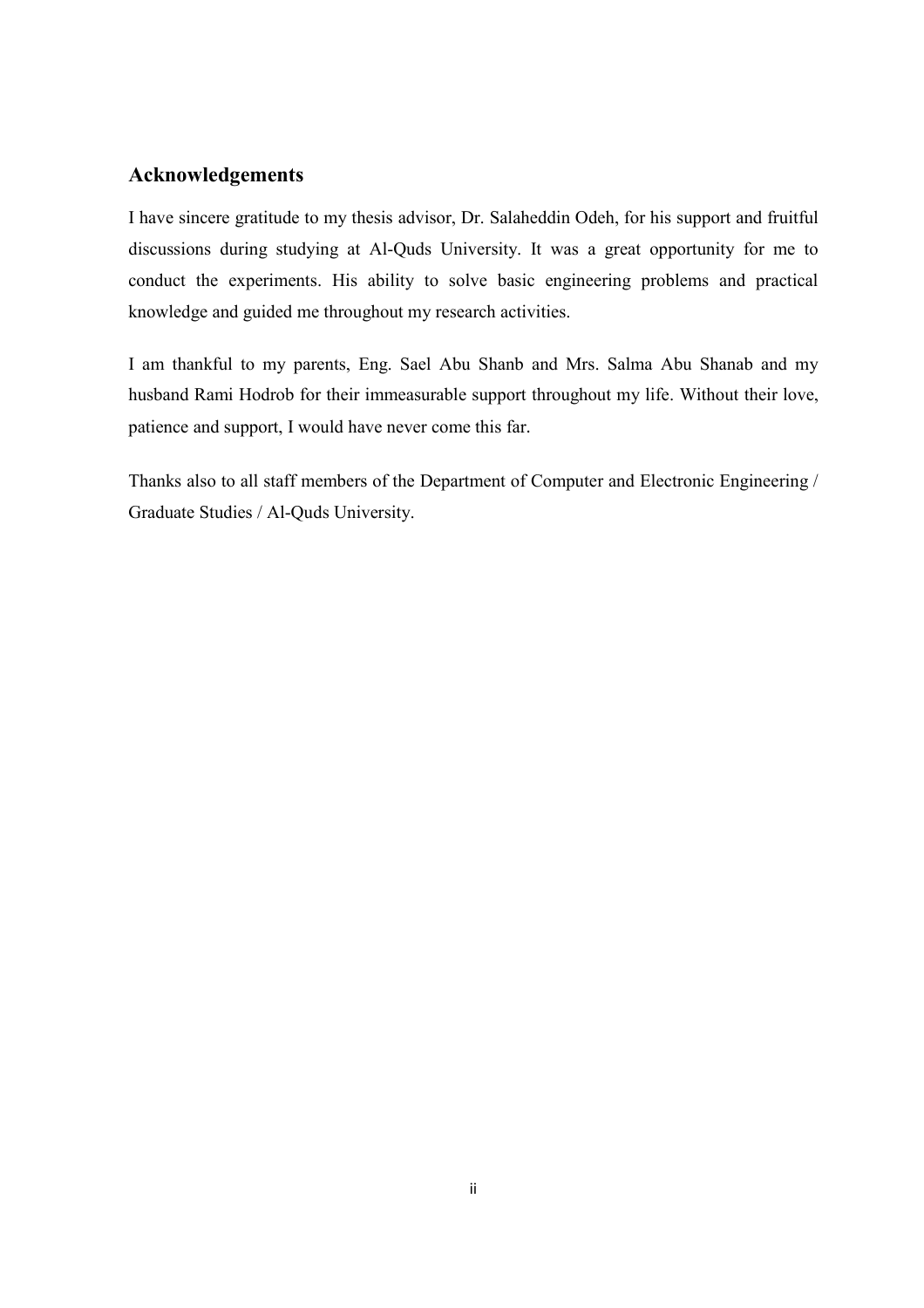#### **Developing and Implementing of Augmented Reality Internet Laboratory**

**Prepared by: Shatha Abu Shanab** 

#### **Supervisor: Dr. Salaheddin Odeh**

#### **Abstract:**

This research is mainly concerned with remote laboratories dedicated for disparate types of scientific and engineering experiments. Our research is aimed at checking and proofing the appropriateness of Augmented Reality to be used in representing client user-interfaces in remote laboratories. The experiment selected here is one of the electrical and electronic engineering. Laboratories present an essential part in engineering education because they provide practical knowledge for students. Unfortunately, laboratories are available for little and limited periods of time for a huge number of students. The number restriction of laboratory experiments refers to costly equipments and instruments required for this type of laboratories. An approach to bypass the mentioned problems is by employing virtual and remote laboratories that assist the students in developing their practical skills, but applying this type of laboratories leads to the fact that students suffer from the weakness of the reality representation of experiment equipments.

In this thesis, we will introduce a novel system that improves performing experimental laboratory through Internet using Augmented Reality technique. Building this system is of great significance, as a prototype is necessary to evaluate carrying out experiments through conventional and ARI laboratories.

To achieve the previously mentioned objective, the applications of AR technologies in other fields will be discussed. Understanding the ideas and the techniques behind such applications might be helpful for contributing of newer ideas to our remote ARI laboratory. Furthermore, in order to categorize our approach in the remote laboratories' landscape, it is significant to be familiar with other kind of remote laboratories as well as the e-learning theory located behind these techniques.

In this thesis, the architecture and the realization of the distributed ARI laboratory play a central for achieving the objectives discussed above; thus, it is significant to realize technical aspects of the implemented system, which combines the augmented reality and internet technologies in order to make the laboratory accessible for students at anytime and from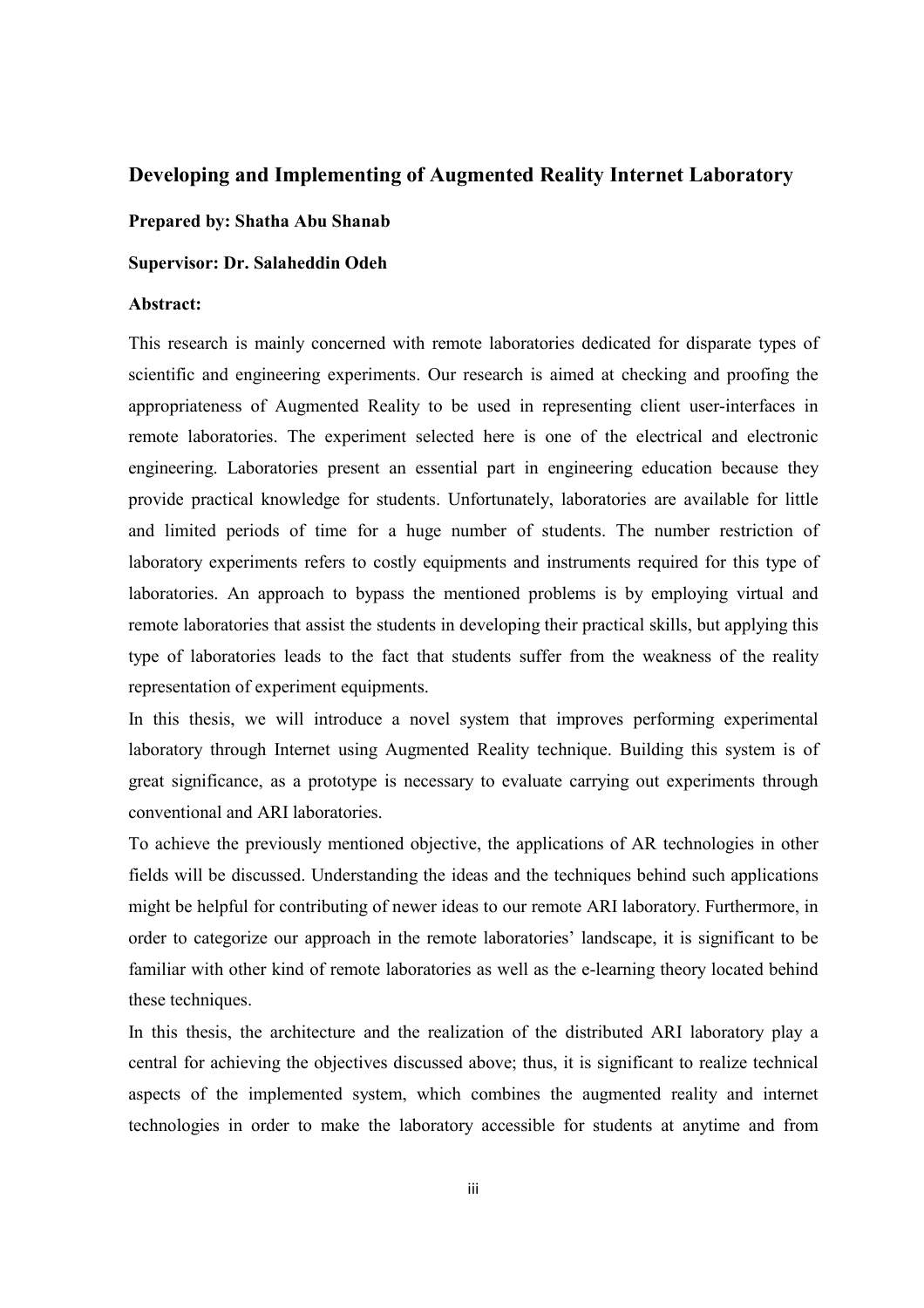anywhere. The Augmented Reality Internet Lab (ARI-lab) to be implemented can be accessed from any conventional web browser containing a web-based user-interface, which allows students to set up their experiments. A user-interface based on Augmented Reality contains all required components, virtual and real, needed by the students to manipulate a specific experiment. A video stream of the experiment kit is obtained through a webcam, establishing a basis picture of the AR-based user-interface (AR-UI). The AR-UI, which will be fed with picture data of the physical experiment on the server side, represents one of the major concerns of this thesis. The student interacts with the remote system through the interaction devices mouse, keyboard and monitor. At the begin of an experiment session, she/he has to establish a connection to the remote located AR laboratory, offering a real view of experiment's circuit by adding an overlapping image or text on the delivered webcam picture of kit. Once the connection is established, the student can begin to manipulate the experiment.

After connecting the nodes of the experiment circuit visualized through AR in form of a combined virtual and actual reality, the client program determines what nodes are connected by means of HSL filter and other image processing techniques. Then, the client sends the acquired information to the laboratory server, which validates the correctness of these connections in order to avoid damaging the equipments of the laboratories; after that the laboratory server connects the corresponding switches of the experiment circuit.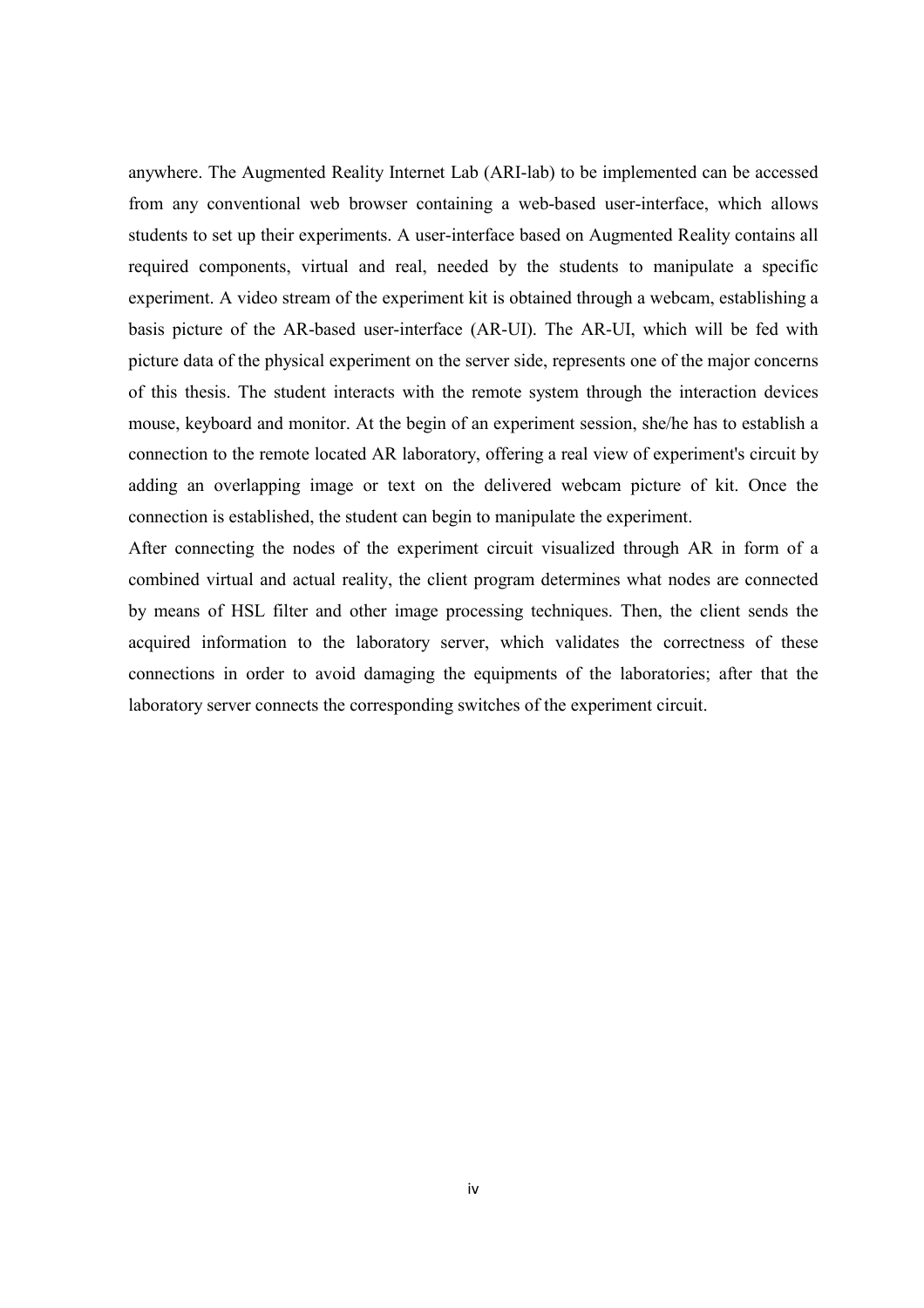### **Table of Contents**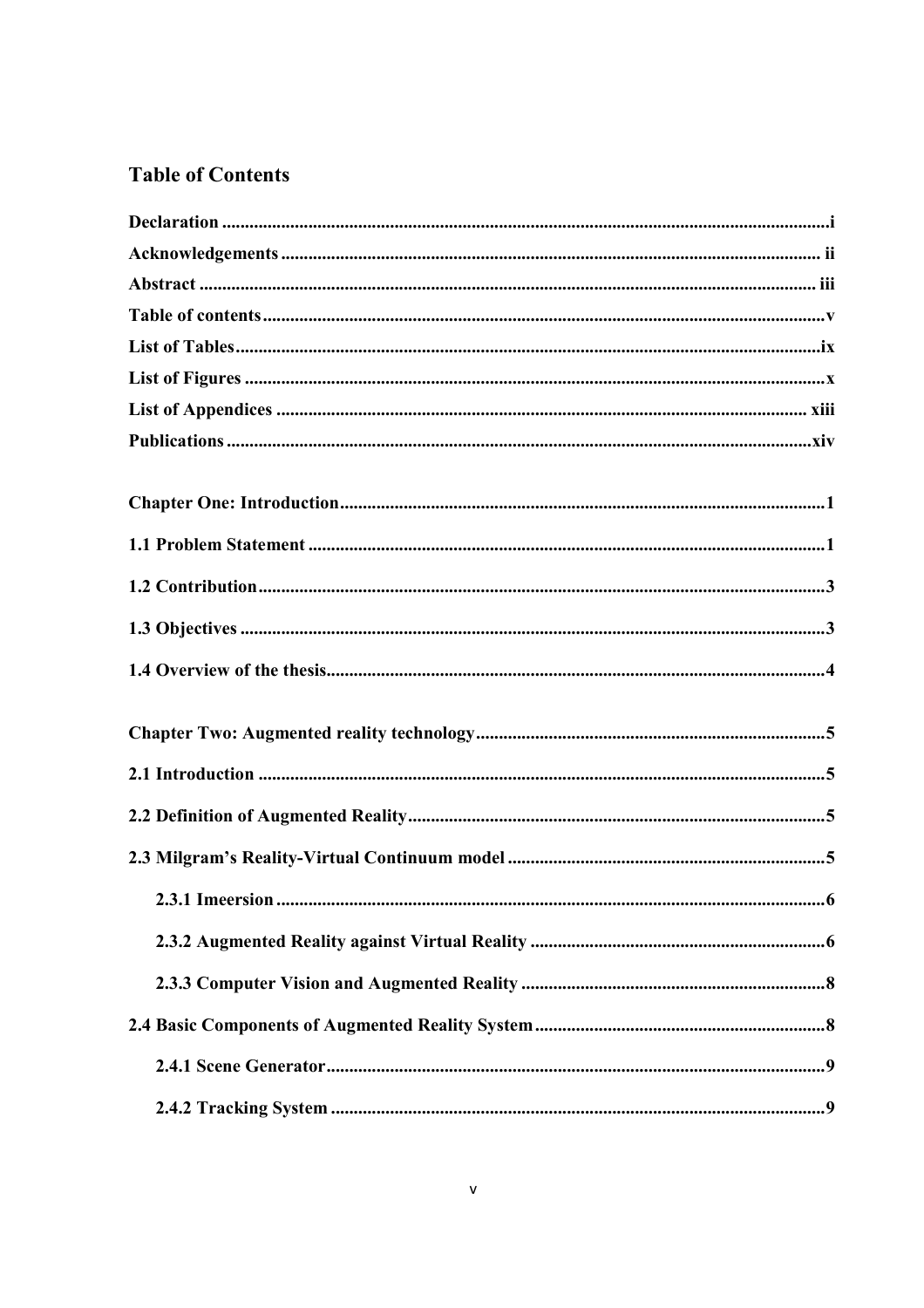| Chapter Three: E-learning Assistance in Changing Land of Laboratory15 |  |
|-----------------------------------------------------------------------|--|
|                                                                       |  |
|                                                                       |  |
|                                                                       |  |
|                                                                       |  |
|                                                                       |  |
|                                                                       |  |
|                                                                       |  |
|                                                                       |  |
|                                                                       |  |
|                                                                       |  |
|                                                                       |  |
|                                                                       |  |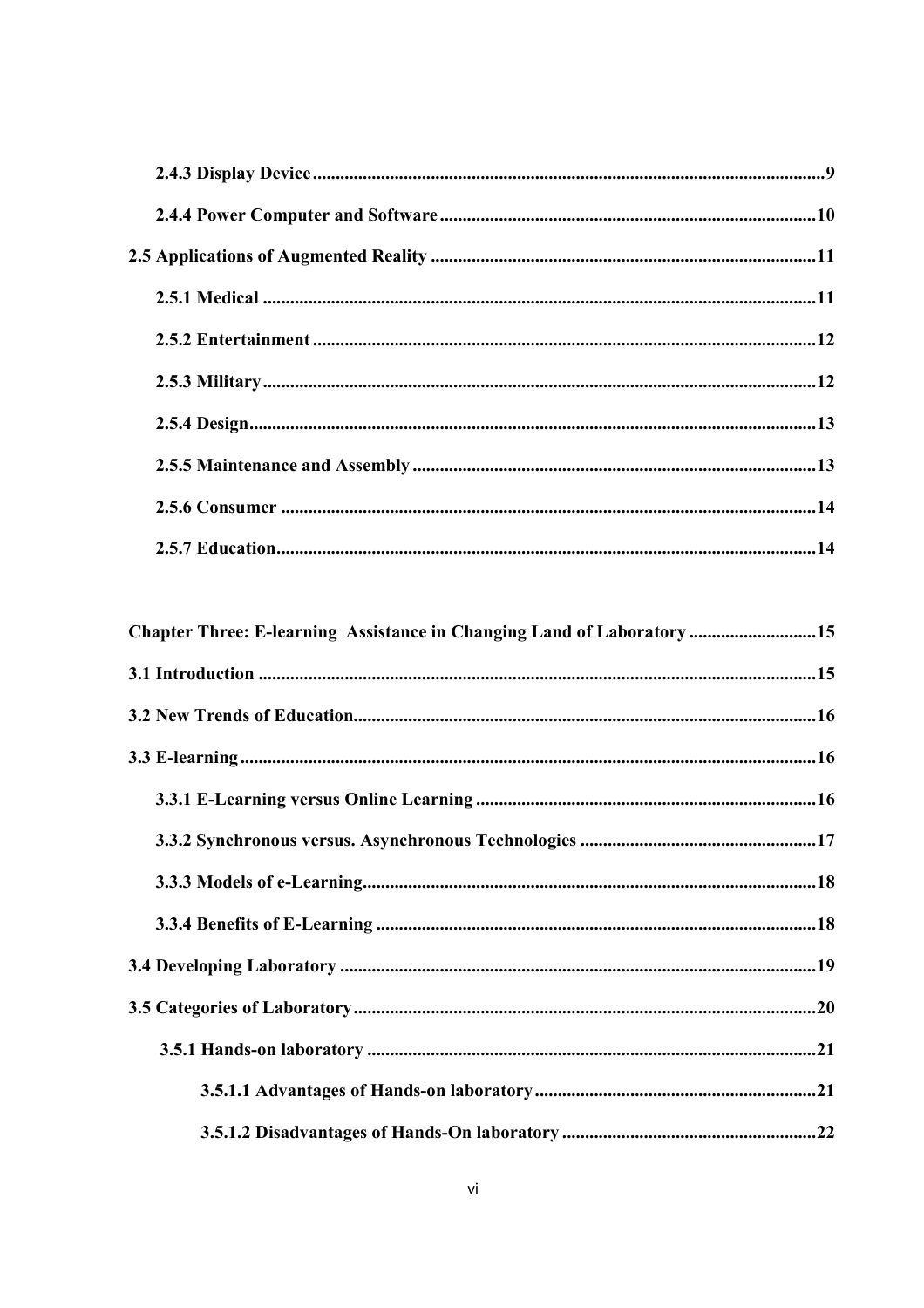| 3.5.3.1 Remote laboratory versus Hand-on laboratory and virtual laboratory 27 |
|-------------------------------------------------------------------------------|
|                                                                               |
|                                                                               |
|                                                                               |

| Chapter Four: Architecture of the Augmented Reality Internet Laboratory System31 |  |
|----------------------------------------------------------------------------------|--|
|                                                                                  |  |
|                                                                                  |  |
|                                                                                  |  |
|                                                                                  |  |
|                                                                                  |  |
|                                                                                  |  |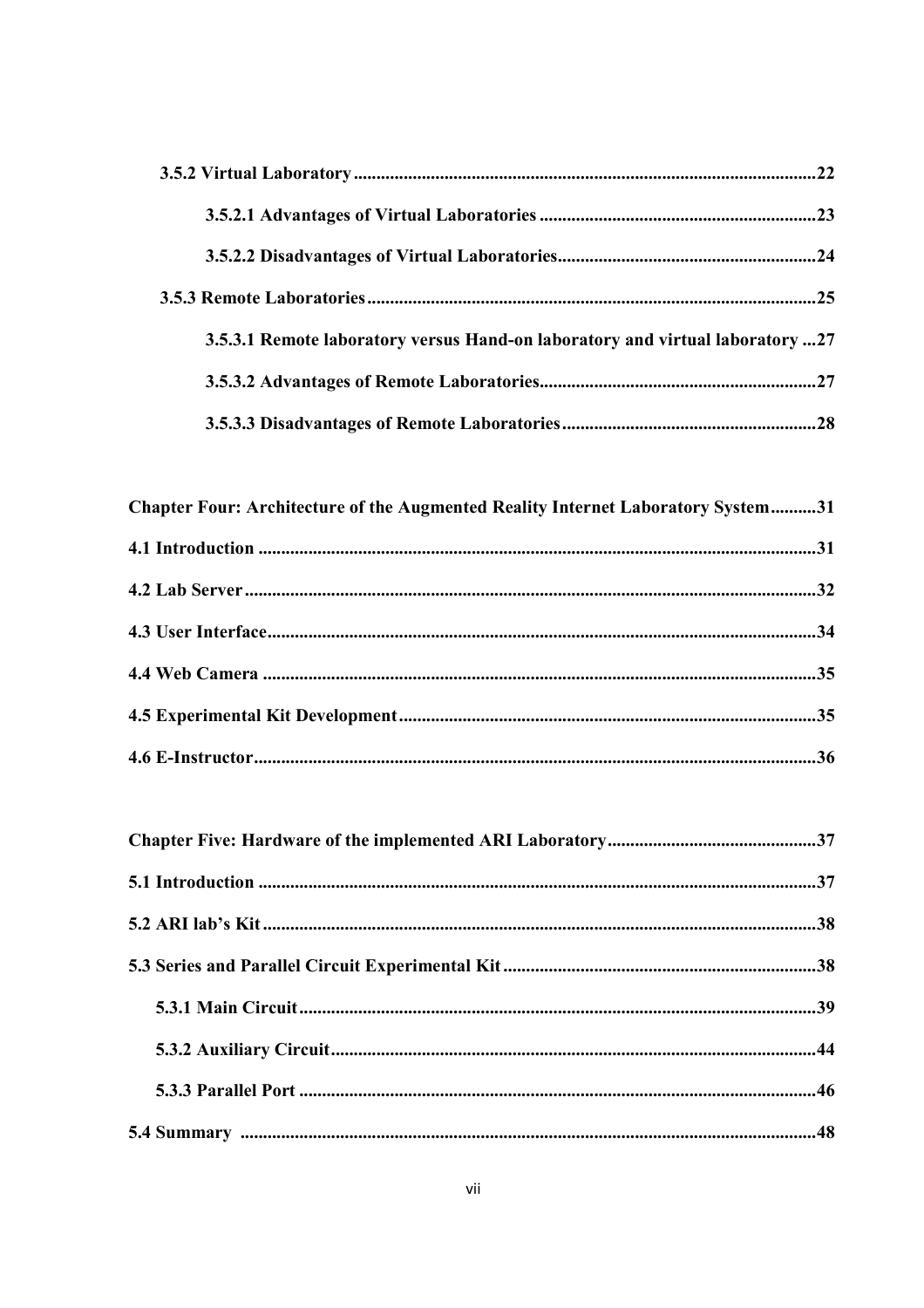| Chapter Six: Software Implantation of Augmented Reality Internet laboratory49 |  |
|-------------------------------------------------------------------------------|--|
|                                                                               |  |
|                                                                               |  |
|                                                                               |  |
|                                                                               |  |
|                                                                               |  |
|                                                                               |  |
|                                                                               |  |
|                                                                               |  |
|                                                                               |  |

### Chapter Seven: Comparative Evaluation of the Augmented Reality Internet Laboratory.70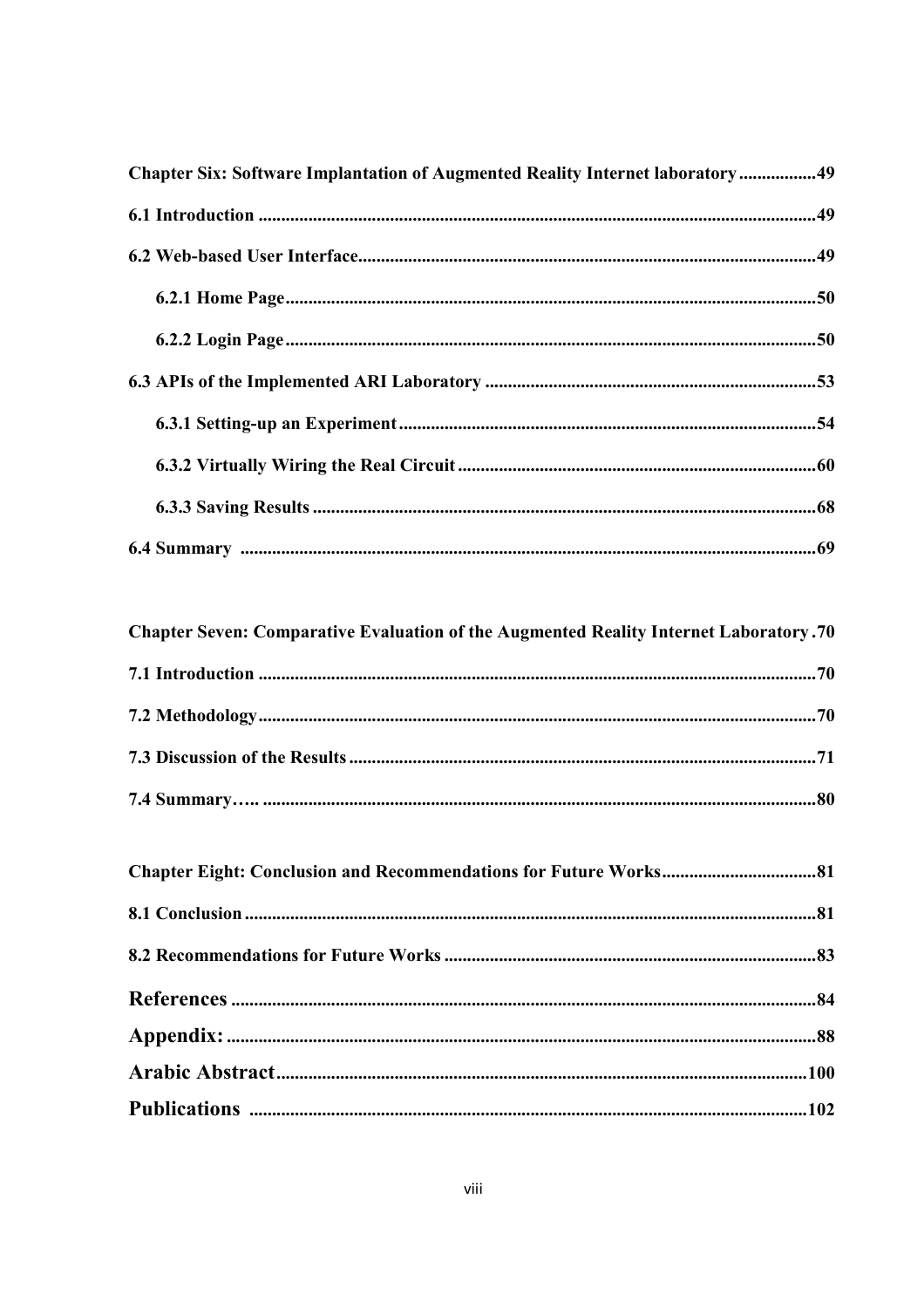### **List of Tables**

| Table 7.2: The experimental time needed in the three different laboratories 75            |
|-------------------------------------------------------------------------------------------|
| Table 7.3: Results of the survey of five general questions regarding the usage of the ARI |
|                                                                                           |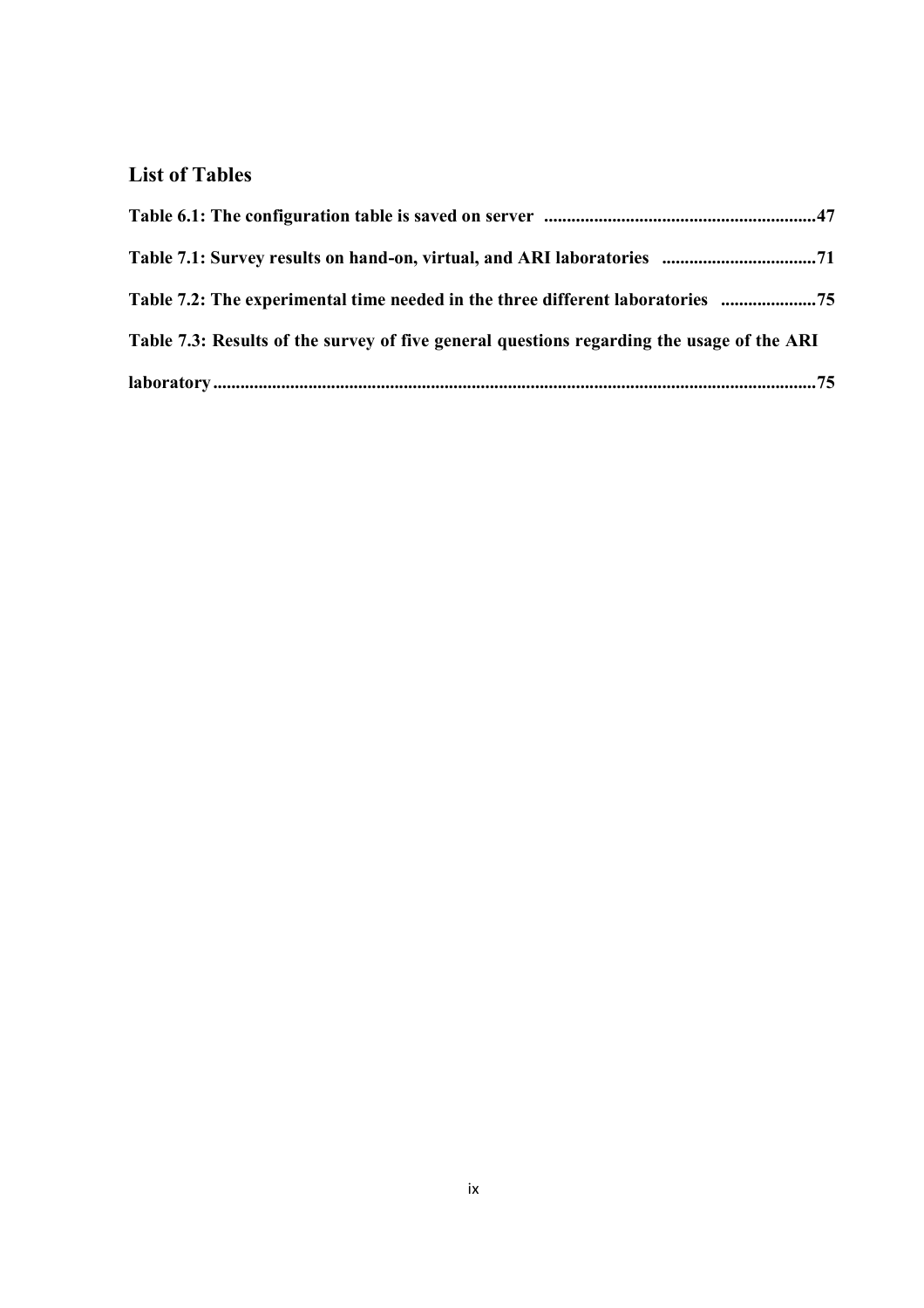### **List of Figures**

| Figure 3.1: The realism of Hand-on, Remote and virtual laboratory 20                    |
|-----------------------------------------------------------------------------------------|
|                                                                                         |
| Figure 3.3: The upper picture is a virtual representation of the lower picture 25       |
|                                                                                         |
| Figure 3.5: The experiments at client's side as a graphic representation 29             |
|                                                                                         |
|                                                                                         |
| Figure 5.1: General design of ARI lab's Kit in forms of a switching matrix 38           |
| Figure 5.2: The implemented hardware of series and parallel circuit experiment 39       |
|                                                                                         |
|                                                                                         |
|                                                                                         |
|                                                                                         |
| Figure 5.7: The equivalent series circuit of the circuit shown in Fig. (6.6) by using a |
|                                                                                         |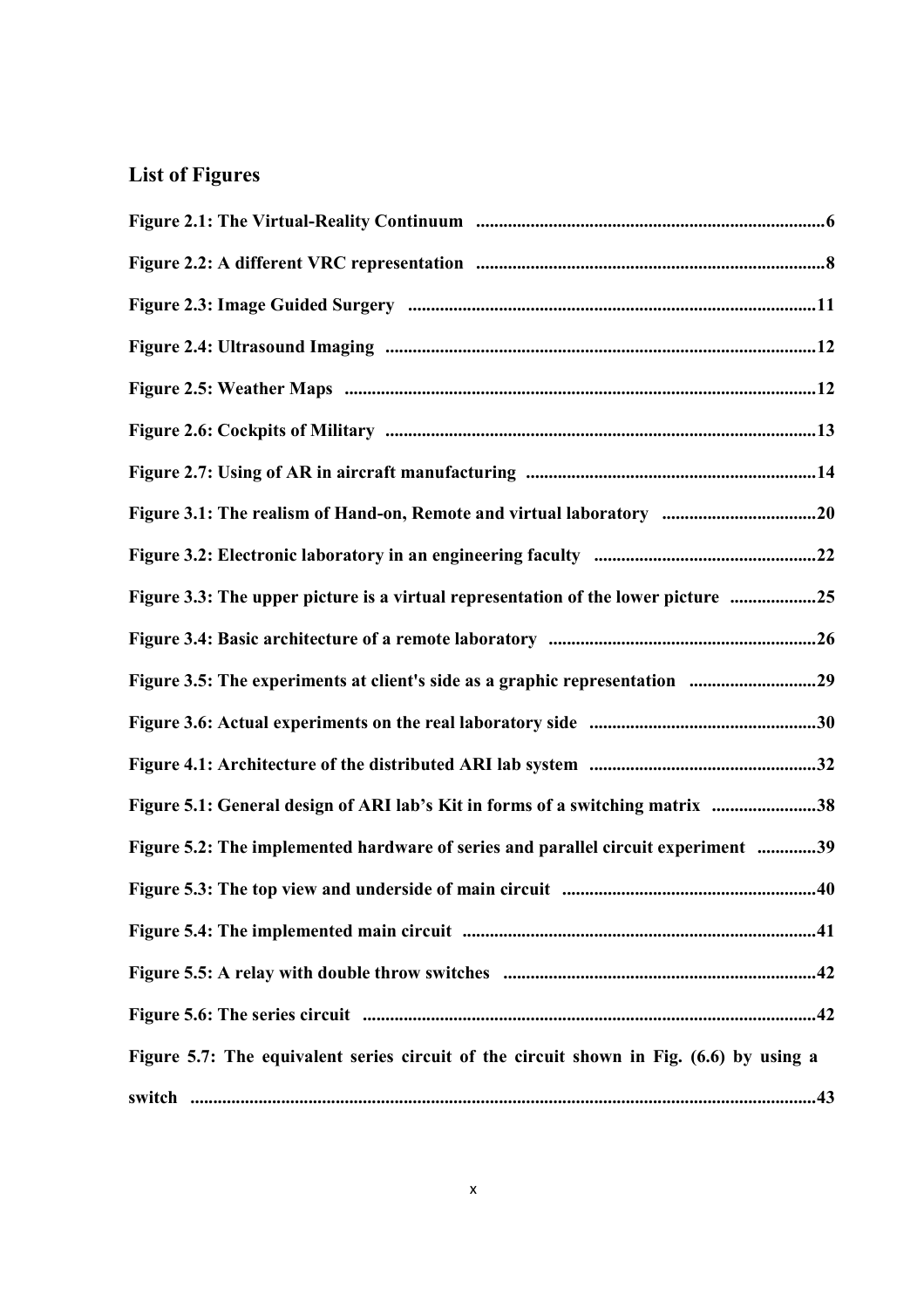| Figure 5.9: The equivalent parallel circuit of the circuit shown in Fig. (6.8) by using a |
|-------------------------------------------------------------------------------------------|
|                                                                                           |
|                                                                                           |
|                                                                                           |
|                                                                                           |
|                                                                                           |
|                                                                                           |
|                                                                                           |
|                                                                                           |
|                                                                                           |
| Figure 6.6: Video stream of the experiment displayed on the client GUI 54                 |
|                                                                                           |
|                                                                                           |
|                                                                                           |
| Figure 6.10: The result of transforming the output image of the HSL filter to a matrix of |
|                                                                                           |
| Figure(6.11): A section of node matrix that contain the node's numbers of some            |
|                                                                                           |
| Figure 6.12: A virtually wired real circuit in the remote ARI laboratory leading to       |
|                                                                                           |
| Figure 6.13: The results of ARI laboratory's experiment that the student can show         |
| through the transmitted live video of the kit and its instruments for his computer's      |
|                                                                                           |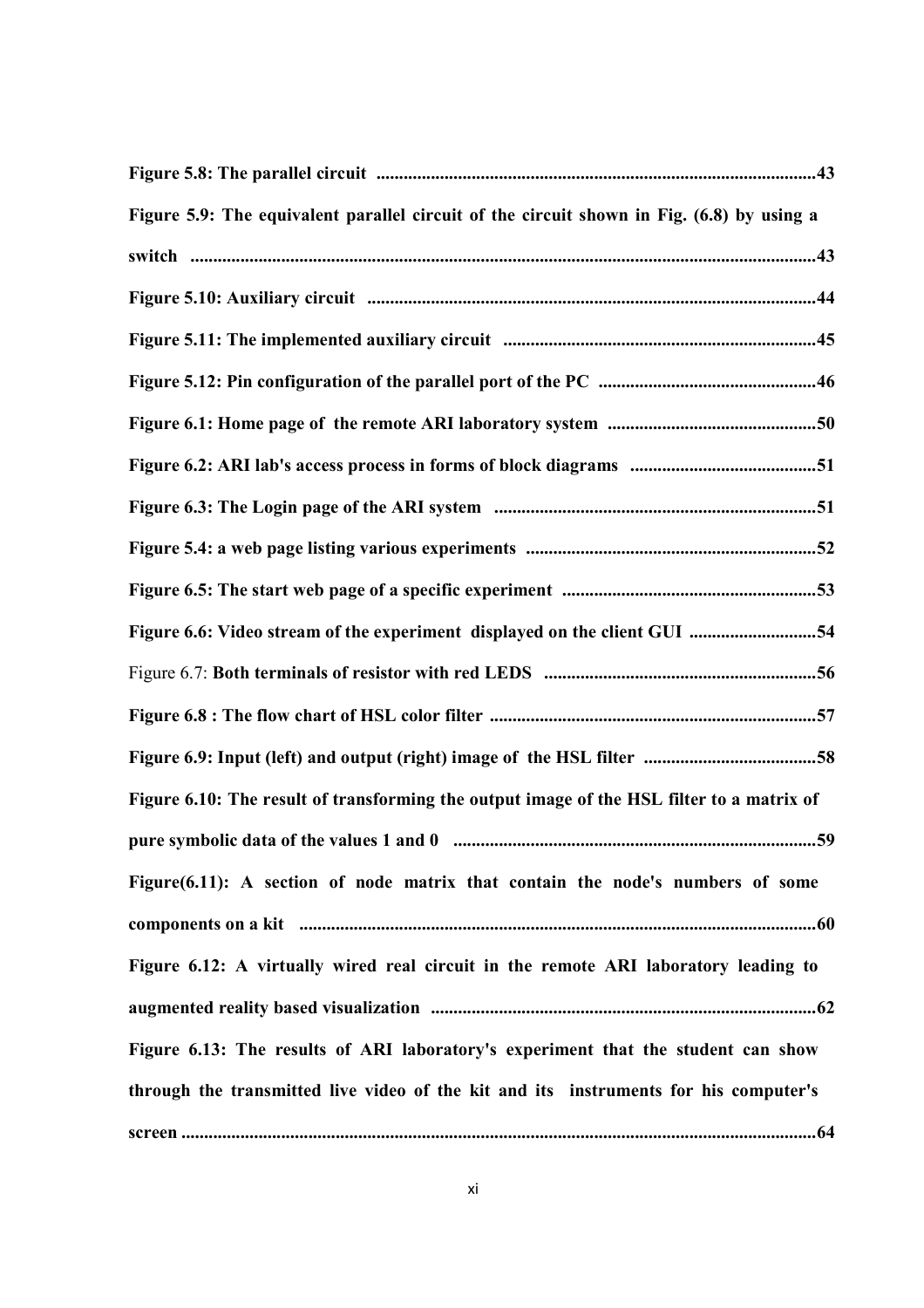# تطوير و بناء في مختبرات الهندسة عن بعد على شبكة الإنترنتِ باستخدام تقنية الحقيقـــة "المُعَزَزة"Augmented Reality

إعداد: شذى صائل ابوشنب

إشراف: د. صلاح الدين عودة

#### ملخص

هذا البحث يهتم بشكل عام بمختبرات ندريس التجارب الهندسية والعلمية التي يتم التحكم بها عن بعد عبر الإنترنت ، ويهدف بشكل خاص إلى در اسة وتجريب ملائمة الحقيقة المُعَزِّزة ( Augmented Reality) لتسخير ها في جعل تلك المختبرات أكثر ملائمة للطلاب تعليميا ، مع تسهيل استخدامها والنَّحكم بها عن بعد من خلال واجهة الاستخدام . تعتبر المختبرات جزءا أساسيا في التعليم الهندسي و العلمي ، لأنها نوفر المعرفة العملية للطلاب . للأسف ، حتى الآن فإن المختبر ات التقليدية و التي يجب على الطلاب النواجد فيها جسديا والنفاعل معها منوفرة لفنرات قليلة ومحدودة غير قادرة لنغطية عدد كبير من الطلاب . النقيد بعدد من النجارب المختبرة تحناج إلى معدات مكلفة كأجهزة القياس الإلكترونية بالإضافة إلى تكلفة الأدوات المطلوبة لهذا النوع من المختبرات . هناك طريقة لتجاوز المشاكل المذكورة أنفاً من خلال استخدام نظام المختبرات عن بعد ، مع تمثيل وعرض أجهزة المختبرات وأدواتها عن طريق الرسومات في الحاسب ، والتي ستؤدي الى عرض المعلومات بشكل افتراضيي . العرض الافتراضيي لا شك بأنه سيساعد الطلبة في تطوير مهاراتهم العملية ، إلا أنه معلوم بأن هذا الطريقة ستشكل عائقا أمام نصور الطلبة الصحيح لأجهزة وأدوات المختبر الحقيقية ، وستؤدي إلى معاناة الطلاب في تمثيلهم للو اقع لعدم استخدام المعدات الحقيقة للتجربة بشكل و اقعي .

في هذه الأطروحة ، سنقوم بتقديم نظام مقترح الهدف منه تحسين المختبرات عن بعد عبر شبكة الانترنت باستخدام نقنية الحقيقة المُعَزَزة "Augmented Reality" . نظر ا لاعتبار ه نموذجا أوليا كان لا بد من نقييمه من خلال إجراء تجارب في المختبرات النقليدية و مختبر الحقيقة المُعَزَزة.

لتحقيق الهدف المذكور سابقا ، كان من الضروري مناقشة تطبيقات تكنولوجيات AR في المجالات الأخرى و فهم الأفكار والتقنيات المستخدمة في مثل هذه التطبيقات التي ساهمت في استحداثنا أفكار